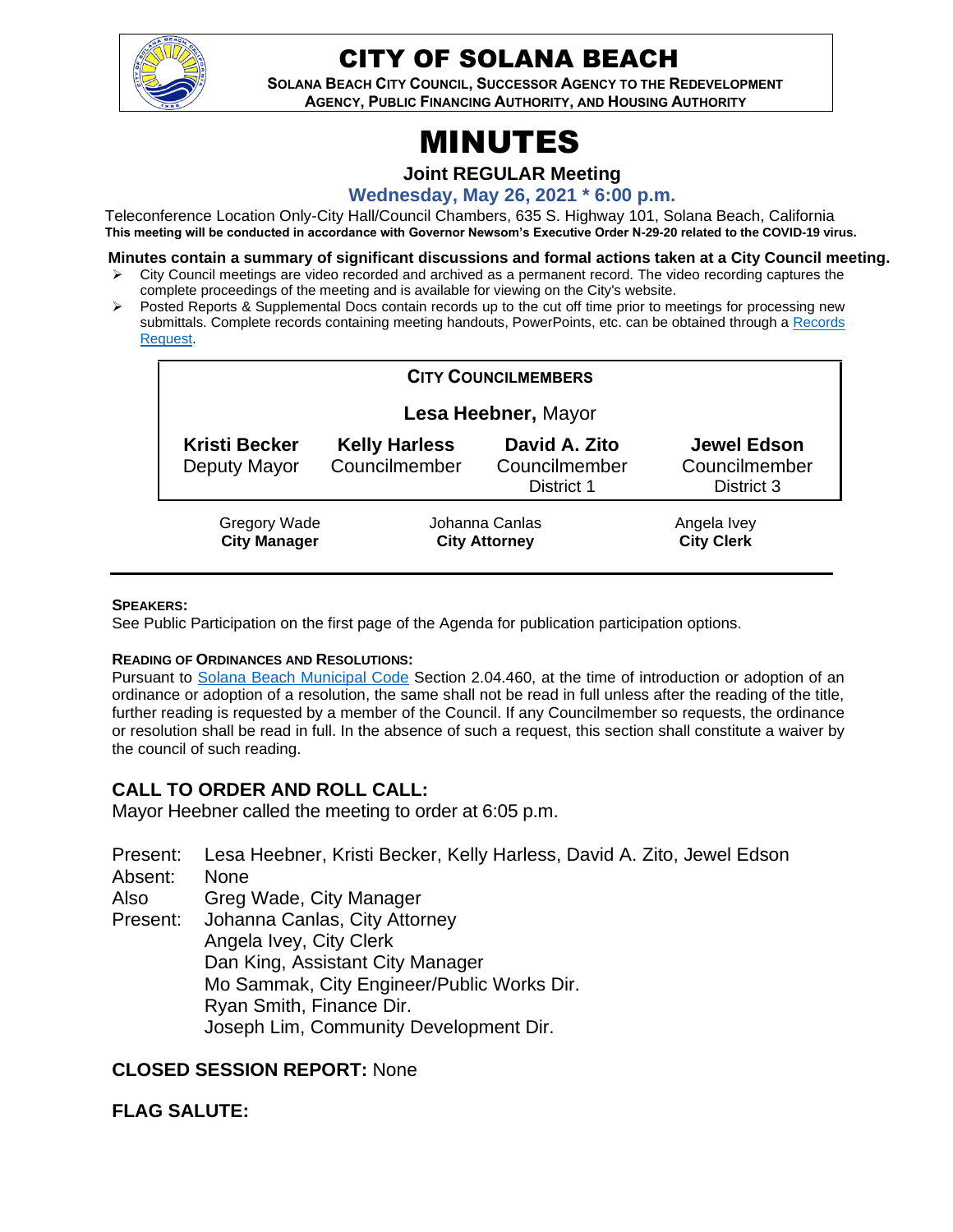**PRESENTATIONS:** Ceremonial items that do not contain in-depth discussion and no action/direction.

#### **Del Mar Fairgrounds**

Carlene Moore, CEO Del Mar Fairgrounds, presented a PowerPoint (on file) regarding this year's County Fair with a Home-Grown-Fun theme, the current vaccination station location, the July 4<sup>th</sup> fireworks, and compliance with the San Diego County Public Health Officials' orders.

#### **APPROVAL OF AGENDA:**

**Motion:** Moved by Deputy Mayor Becker and second by Councilmember Edson to approve. **Approved 5/0.** Ayes: Heebner, Becker, Harless, Zito, Edson. Noes: None. Motion carried unanimously.

#### **ORAL COMMUNICATIONS:**

*Note to Public: Refer to Public Participation for information on how to submit public comment.*  This portion of the agenda provides an opportunity for members of the public to address the City Council on items relating to City business and not appearing on today's agenda by having submitted written comments for the record to be filed with the record or by registering to join the virtual meeting online to speak live, per the Public Participation instructions on the Agenda. Comments relating to items on this evening's agenda are taken at the time the items are heard. Pursuant to the Brown Act, no action shall be taken by the City Council on public comment items. Council may refer items to the City Manager for placement on a future agenda. The maximum time allotted for each speaker is THREE MINUTES (SBMC 2.04.190).

[Speaker Handout \(click here\)](https://solanabeach.govoffice3.com/vertical/Sites/%7B840804C2-F869-4904-9AE3-720581350CE7%7D/uploads/OC_-_Handout_1.pdf) due to no in-person meetings.

Mark O'Connor, Surfrider Volunteer, Rise Above Plastic Committee, spoke about the dangers of helium filled balloons on the oceans filling them following holidays and killing marine life, his collection of 120 balloons on his beach walks over a 3-month period, and the Encinitas Environmental Commission unanimous vote to send an ordinance banning the sale of lighter-than-air balloons to the Encinitas City Council.

Kristin Brinner, Surfrider and local resident, spoke about banning the sale of helium balloons, helium being a precious natural resource that should be reserved for important medical and scientific purposes, the potential fire risk of helium balloons when encountering power lines, only two retailers were selling helium balloons in Solana Beach, and the ban of the lighter-than-air balloons will reduce the quantity and severity of future plastic pollution.

#### **COUNCIL COMMUNITY ANNOUNCEMENTS / COMMENTARY:**

*An opportunity for City Council to make brief announcements or report on their activities. These items are not agendized for official City business with no action or substantive discussion.* 

#### **A. CONSENT CALENDAR:** (Action Items) (A.1. - A.7.)

*Note to Public: Refer to Public Participation for information on how to submit public comment.*  Items listed on the Consent Calendar are to be acted in a single action of the City Council unless pulled for discussion.

Any member of the public may address the City Council on an item of concern by submitting written correspondence for the record to be filed with the record or by registering to join the virtual meeting online to speak live, per the Public Participation instructions on the Agenda. The maximum time allotted for each speaker is THREE MINUTES (SBMC 2.04.190).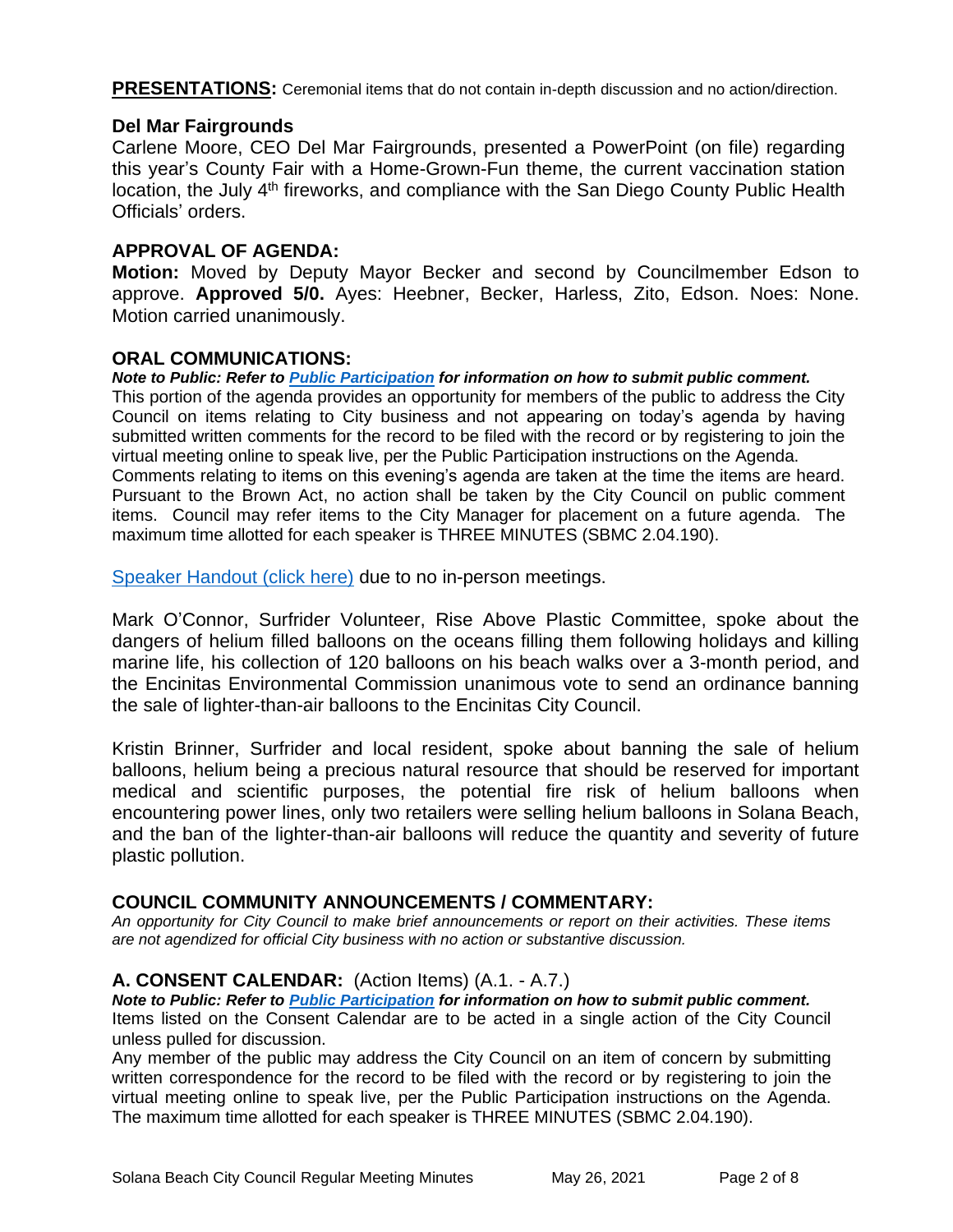Those items removed from the Consent Calendar by a member of the Council will be trailed to the end of the agenda, while Consent Calendar items removed by the public will be discussed immediately after approval of the Consent Calendar.

#### **A.1. Register Of Demands.** (File 0300-30)

Recommendation: That the City Council

1. Ratify the list of demands for April 24, 2021 – May 7, 2021.

[Item A.1. Report \(click here\)](https://solanabeach.govoffice3.com/vertical/Sites/%7B840804C2-F869-4904-9AE3-720581350CE7%7D/uploads/Item_A.1._Report_(click_here)_-_05-26-21-O.pdf)

**Motion:** Moved by Councilmember Edson and second by Deputy Mayor Becker to approve. **Approved 5/0.** Ayes: Heebner, Becker, Harless, Zito, Edson. Noes: None. Motion carried unanimously.

#### **A.2. General Fund Budget Adjustments for Fiscal Year 2020/21.** (File 0330-30)

Recommendation: That the City Council

1. Receive the report listing changes made to the Fiscal Year 2020-2021 General Fund Adopted Budget.

#### [Item A.2. Report \(click here\)](https://solanabeach.govoffice3.com/vertical/Sites/%7B840804C2-F869-4904-9AE3-720581350CE7%7D/uploads/Item_A.2._Report_(click_here)_-_05-26-21-O.pdf)

**Motion:** Moved by Councilmember Edson and second by Deputy Mayor Becker to approve. **Approved 5/0.** Ayes: Heebner, Becker, Harless, Zito, Edson. Noes: None. Motion carried unanimously.

## **A.3. Solana Beach Lighting Maintenance District Engineer's Report, Annual Levy, and Collection of Assessments.** (File 0495-20)

Recommendation: That the City Council

- 1. Adopt **Resolution 2021-064** approving the Solana Beach Lighting Maintenance District Engineer's Report for Fiscal Year 2021/22 for proceedings of the annual levy of assessments within a special maintenance district.
- 2. Adopt **Resolution 2021-065** declaring intention to provide for an annual levy and collection of assessment in a special maintenance district and setting a time and date for a public hearing; and scheduling the public hearing for [June 23, 2021.](https://solanabeach.govoffice3.com/vertical/Sites/%7B840804C2-F869-4904-9AE3-720581350CE7%7D/uploads/Item_A.3._Report_(click_here)_-_05-26-21-O.pdf)

[Item A.3. Report \(click here\)](https://solanabeach.govoffice3.com/vertical/Sites/%7B840804C2-F869-4904-9AE3-720581350CE7%7D/uploads/Item_A.3._Report_(click_here)_-_05-26-21-O.pdf)

*Posted Reports & Supplemental Docs contain records up to the cut off time, prior to the start of the meeting, for processing new submittals. The final official record containing handouts, PowerPoints, etc. can be obtained through a Records Request to the City Clerk's Office.*

**Motion:** Moved by Councilmember Edson and second by Deputy Mayor Becker to approve. **Approved 5/0.** Ayes: Heebner, Becker, Harless, Zito, Edson. Noes: None. Motion carried unanimously.

## **A.4. Solana Beach Coastal Rail Trail Maintenance District Engineer's Report, Annual Levy and Collection of Assessments.** (File 0495-20)

Recommendation: That the City Council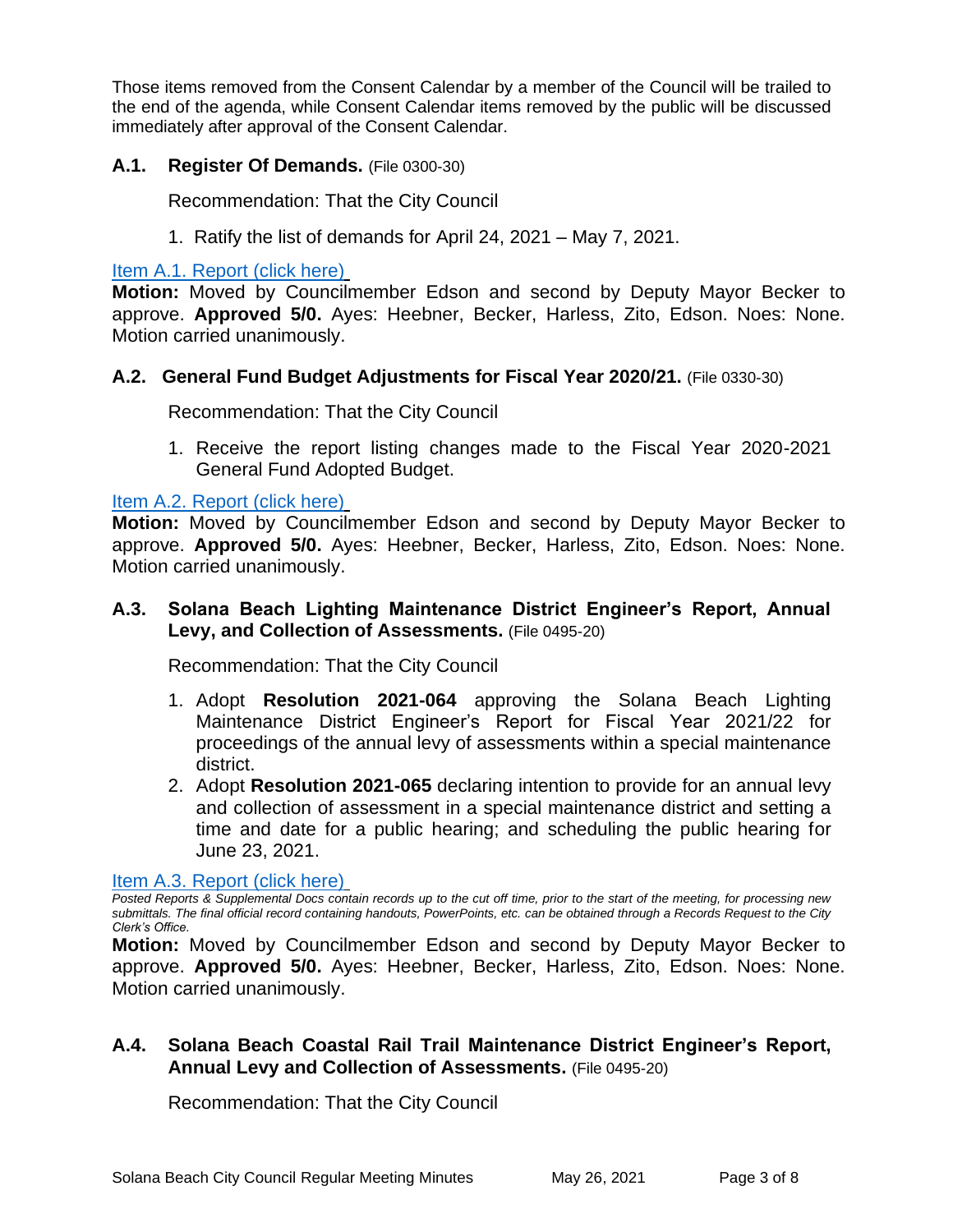- 1. Adopt **Resolution 2021-061**, initiating the proceedings for the annual levy of assessments within the Coastal Rail Trail Maintenance District for Fiscal Year 2021/22.
- 2. Adopt **Resolution 2021-062**, approving the Engineer's Report for proceedings of the annual levy of assessments within Coastal Rail Trail Maintenance District.
- 3. Adopt **Resolution 2021-063**, declaring intention to provide for the annual levy and collection of assessments in Coastal Rail Trail Maintenance District and setting a time and date for a public hearing for June 23, 2021.

Item [A.4. Report \(click here\)](https://solanabeach.govoffice3.com/vertical/Sites/%7B840804C2-F869-4904-9AE3-720581350CE7%7D/uploads/Item_A.4._Report_(click_here)_-_05-26-21-O.pdf)

*Posted Reports & Supplemental Docs contain records up to the cut off time, prior to the start of the meeting, for processing new submittals. The final official record containing handouts, PowerPoints, etc. can be obtained through a Records Request to the City Clerk's Office.*

**Motion:** Moved by Councilmember Edson and second by Deputy Mayor Becker to approve. **Approved 5/0.** Ayes: Heebner, Becker, Harless, Zito, Edson. Noes: None. Motion carried unanimously.

## **A.5. Firefighter Mutual Aid Resource Pool Memorandum of Understanding Addendum.** (File 0260-10)

Recommendation: That the City Council

- 1. Adopt **Resolution 2021-066:**
	- a. Approving the First Addendum of the Firefighter Resource Pool MOU outlining an Engineer Resource Pool Agreement between the cities of Solana Beach,

Encinitas, and Del Mar; and

b. Authorizing the City Manager, or his designee, to execute the Addendum on behalf of the City of Solana Beach.

[Item A.5. Report \(click here\)](https://solanabeach.govoffice3.com/vertical/Sites/%7B840804C2-F869-4904-9AE3-720581350CE7%7D/uploads/Item_A.5._Report_(click_here)_-_05-26-21-O.pdf)

*Posted Reports & Supplemental Docs contain records up to the cut off time, prior to the start of the meeting, for processing new submittals. The final official record containing handouts, PowerPoints, etc. can be obtained through a Records Request to the City Clerk's Office.*

**Motion:** Moved by Councilmember Edson and second by Deputy Mayor Becker to approve. **Approved 5/0.** Ayes: Heebner, Becker, Harless, Zito, Edson. Noes: None. Motion carried unanimously.

## **A.6. Information Technology Support Agreement.** (File 0400-10)

Recommendation: That the City Council

- 1. Adopt **Resolution 2021-058:**
	- a. Authorizing the City Manager to amend the FY 2020/2021 agreement with Managed Solution for an increased total amount not to exceed \$45,000.
	- b. Authorizing the City Manager, at his discretion, to extend the Professional Services Agreement with Managed Solution for the remaining additional years in an amount not to exceed \$45,000 per fiscal year.

[Item A.6. Report \(click here\)](https://solanabeach.govoffice3.com/vertical/Sites/%7B840804C2-F869-4904-9AE3-720581350CE7%7D/uploads/Item_A.6._Report_(click_here)_-_05-26-21-O.pdf)

*Posted Reports & Supplemental Docs contain records up to the cut off time, prior to the start of the meeting, for processing new*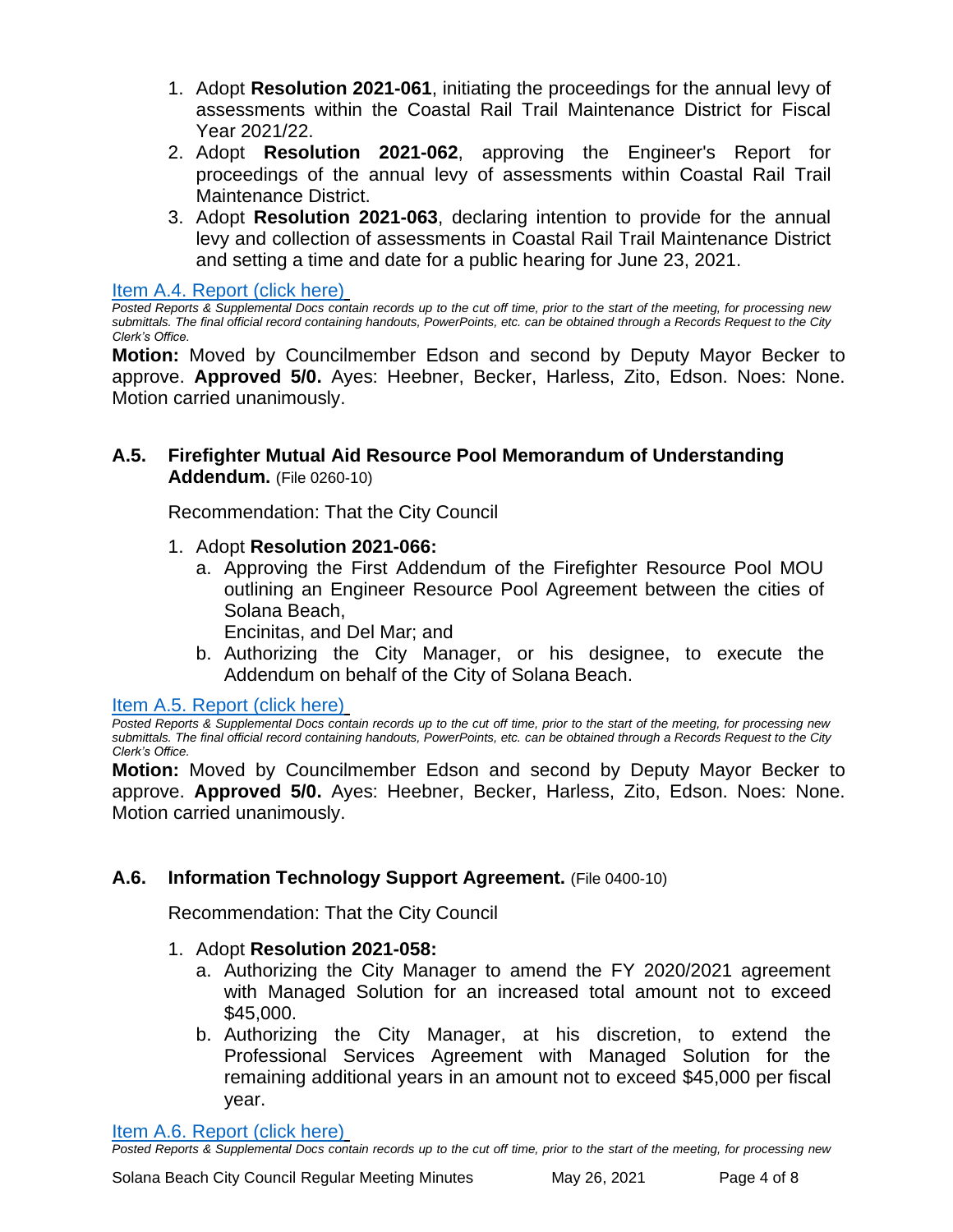*submittals. The final official record containing handouts, PowerPoints, etc. can be obtained through a Records Request to the City Clerk's Office.*

**Motion:** Moved by Councilmember Edson and second by Deputy Mayor Becker to approve. **Approved 5/0.** Ayes: Heebner, Becker, Harless, Zito, Edson. Noes: None. Motion carried unanimously.

## **A.7. Local Streets and Roads Funding Program (SB 1) Project List - Fiscal Year 2021/22** (File 0850-35)

Recommendation: That the City Council

## 1. Adopt **Resolution 2021-056**:

- a. Authorizing the City Engineer to establish a project list for the FY 2021/22 Local Streets and Roads Funding Program using funds in part from the Road Maintenance and Rehabilitation Account designating the 2021 Street Maintenance and Repairs Project, as identified in the City's FY 2021/22 Capital Improvement Program list, to receive the SB 1 funding. It is anticipated that the designated project will rehabilitate the pavement on portions of Lomas Santa Fe Drive and several residential streets including portions of Santa Camelia and Punta Baja. It is also anticipated that the designated project will be constructed in late 2021 or early 2022 and will have an estimated useful life of approximately 15 years.
- b. Authorizing the City Engineer to submit the project list to the California Transportation Commission for the 2021/22 Local Streets and Roads Funding Program using funds from the Road Maintenance and Rehabilitation Account.

#### [Item A.7. Report](https://solanabeach.govoffice3.com/vertical/Sites/%7B840804C2-F869-4904-9AE3-720581350CE7%7D/uploads/Item_A.7._Report_(click_here)_-_05-26-21-O.pdf) (click here)

*Posted Reports & Supplemental Docs contain records up to the cut off time, prior to the start of the meeting, for processing new submittals. The final official record containing handouts, PowerPoints, etc. can be obtained through a Records Request to the City Clerk's Office.*

**Motion:** Moved by Councilmember Edson and second by Deputy Mayor Becker to approve. **Approved 5/0.** Ayes: Heebner, Becker, Harless, Zito, Edson. Noes: None. Motion carried unanimously.

## **B. PUBLIC HEARINGS:** (None)

## **C. STAFF REPORTS: (C.1. – C.3.)**

*Note to Public: Refer to Public Participation for information on how to submit public comment.*  Any member of the public may address the City Council on an item of concern by submitting written correspondence for the record to be filed with the record or by registering to join the virtual meeting online to speak live, per the Public Participation instructions on the Agenda. The maximum time allotted for each speaker is THREE MINUTES (SBMC 2.04.190).

## **C.1. Lomas Santa Fe Corridor Improvement Project - Phase III Update.** (File 0820-15)

Recommendation: That the City Council

1. Receive the final report and provide input and comments on the Lomas Santa Fe Corridor Improvement Project.

[Item C.1. Report \(click here\)](https://solanabeach.govoffice3.com/vertical/Sites/%7B840804C2-F869-4904-9AE3-720581350CE7%7D/uploads/Item_C.1._Report_(click_here)_-_05-26-21-O.pdf) [Item C.1. Supplemental Docs \(upd. 5-26-21 at 2:26pm\)](https://solanabeach.govoffice3.com/vertical/Sites/%7B840804C2-F869-4904-9AE3-720581350CE7%7D/uploads/Item_C.1._Supplemental_Docs_(upd._5-26-21_at_2pm)_-_O.pdf)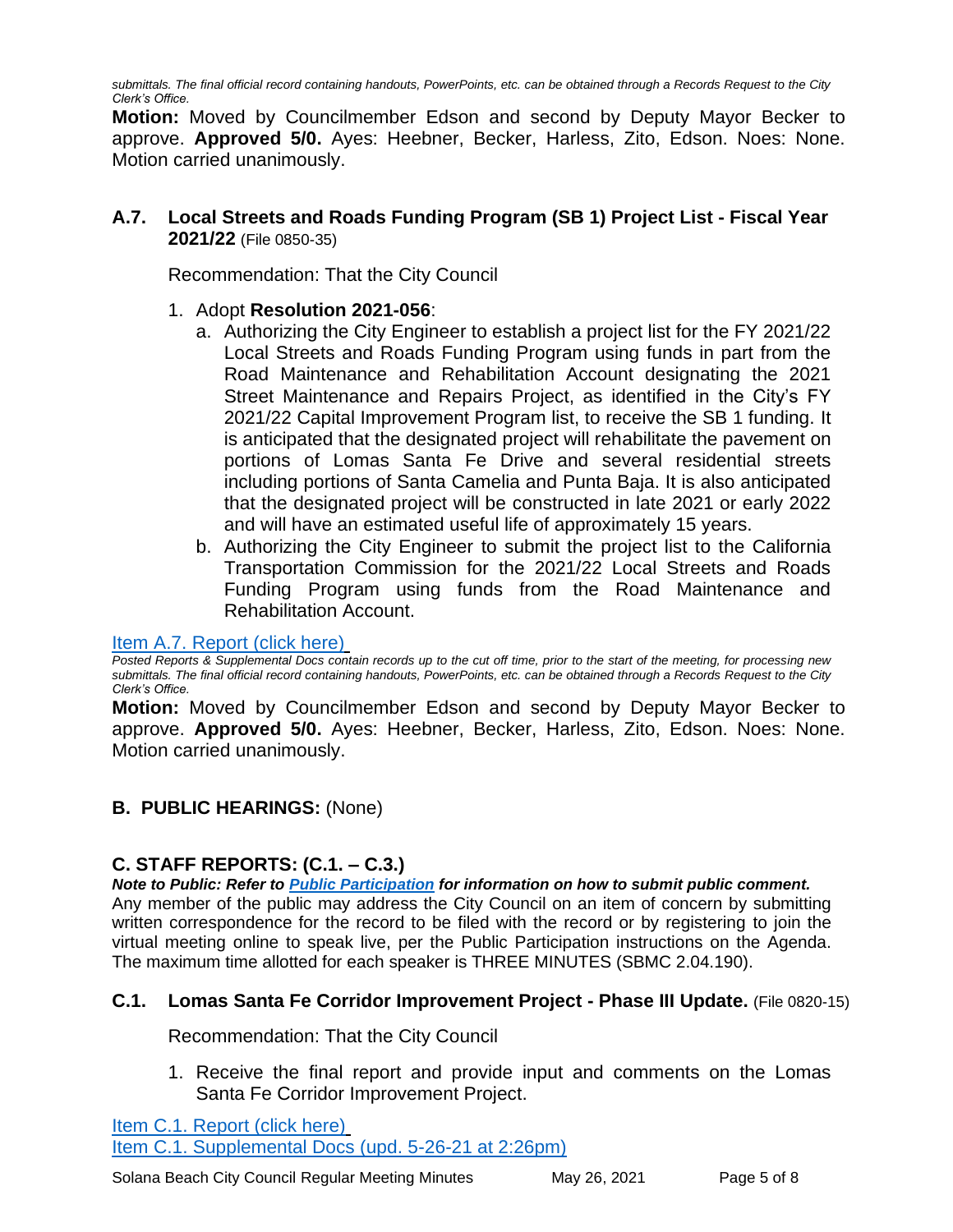*Posted Reports & Supplemental Docs contain records up to the cut off time, prior to the start of the meeting, for processing new submittals. The final official record containing handouts, PowerPoints, etc. can be obtained through a Records Request to the City Clerk's Office.*

Greg Wade, City Manager, introduced the item and presented a PowerPoint (on file) reviewing some background including community outreach and funding.

Dawn Wilson, Michael Baker International, Project Manager of the Lomas Santa Fe project, continued the PowerPoint (on file).

Brian Hannegan, RRM Design Group, continued the PowerPoint (on file) regarding landscaping, site furnishings, seating areas, rest stops, walls, bus shelters, and pavement treatment ideas.

Greg Wade, City Manager, said that there have been many comments received from the public over the last few years, that four lanes of traffic would be preserved within the existing right-of-way, there was no acquisition of private property encroachments, that the north side would have a combination of multi-use paths extending all the way up to Cedros as well as two on-street bike paths, that there would be no need for bike sharrows in this corridor, and that designs were presented for discussion and would not need to be decided at this time.

Douglas Alden said that he lived in the area and that this was a great plan created for this corridor for drivers, cyclists, and pedestrians by way of much community involvement and Staff work overtime.

Council, Staff, and Consultants discussion including DG (decomposed granite), walkway's materials and colors, coordination with the NCTD regarding bus benches, landscaping for climate resilience and adaptation, the full width of the trail is 10 ft. with a 5 ft. path shoulder and a 3 ft. buffer which all totals 18 ft., bus shelter options at relative costs of \$10,000 to \$30,000, streetlights, actively pursuing grant funding as the project is close to shovel-ready, boulder or wall seating areas, paving treatments, the area under the bridge in Caltrans area is not part of this project but an opportunity to look at some benefits to enhance the area, signalization along the corridor, continuity of existing bike racks and streetlights and bus stops along the corridor, bench and tile walls, and what amount of greenery that may absorb noise.

Mayor Heebner recessed the meeting at 7:49 p.m. for a break and reconvened at 7:53 p.m.

## **C.2. Review of Draft Fiscal Years 2021/22 and 2022/23 Budget.** (File 0330-30)

Recommendation: That the City Council

1. Review the FY 2021/22 and FY 2022/23 Draft Budget and provide Staff with direction to formulate the budget for adoption on June 23, 2021.

[Item C.2. Report \(click here\)](https://solanabeach.govoffice3.com/vertical/Sites/%7B840804C2-F869-4904-9AE3-720581350CE7%7D/uploads/Item_C.2._Report_(click_here)_-_05-26-21-O.pdf) 

Item C.2. Updated Report #1 [\(added 5-26-21 at 3:30pm\)](https://solanabeach.govoffice3.com/vertical/Sites/%7B840804C2-F869-4904-9AE3-720581350CE7%7D/uploads/Item_C.2._Updated_Report_1_(upd._5-26_at_330pm)_-_O.pdf)

*Posted Reports & Supplemental Docs contain records up to the cut off time, prior to the start of the meeting, for processing new submittals. The final official record containing handouts, PowerPoints, etc. can be obtained through a Records Request to the City Clerk's Office.*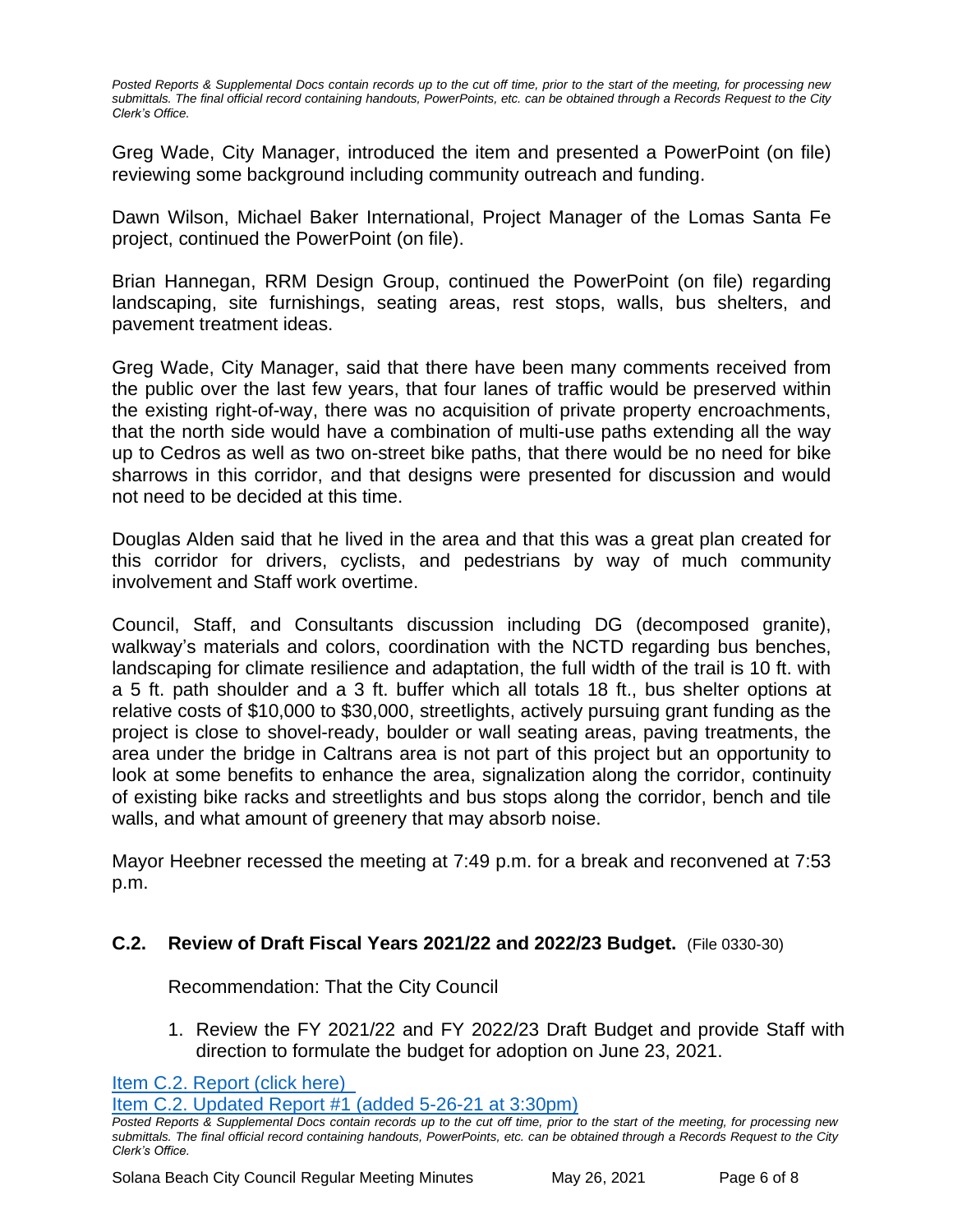Greg Wade, City Manager, introduced the item.

Ryan Smith, Finance Director, presented a PowerPoint (on file) reviewing the first draft of the two-year budget.

Council and Staff discussion included the increase in real estate prices and the related transfer tax, contributions to the pension, moving to the 100% renewable energy for the City accounts, assistance to small businesses and food assistance, dedicating more focus and funds on weeding at the Coastal Rail Trail, and making City Hall safe for the public and future Council meetings.

#### **C.3. Revised Fiscal Year 2021/22 Draft Work Plan.** (File 0410-08)

Recommendation: That the City Council

1. Review and discuss the modifications to the draft Fiscal Year 2021/22 Work Plan and direct Staff to return to Council with the final Fiscal Year 2021/22 Work Plan for approval with the Budget in June 2021.

[Item C.3. Report](https://solanabeach.govoffice3.com/vertical/Sites/%7B840804C2-F869-4904-9AE3-720581350CE7%7D/uploads/Item_C.3._Report_(click_here)_-_05-26-21-O.pdf) (click here)

[Item C.3. Supplemental Docs \(upd. 5-26-21 at](https://solanabeach.govoffice3.com/vertical/Sites/%7B840804C2-F869-4904-9AE3-720581350CE7%7D/uploads/Item_C.3._Supplemental_Docs_(upd._5-26-21_at_231pm)_-_O.pdf) 2:26pm)

*Posted Reports & Supplemental Docs contain records up to the cut off time, prior to the start of the meeting, for processing new submittals. The final official record containing handouts, PowerPoints, etc. can be obtained through a Records Request to the City Clerk's Office.*

Greg Wade, City Manager, introduced the item.

Dan King, Assistant City Manager, presented a PowerPoint (on file) reviewing revisions.

Council and Staff discussion included smoke-free environments in privately owned developments, evaluating some outdoor dining and related impacts on public parking, traffic calming measures on specifics streets, potential changes to Council chambers seating for City Council, assessment citywide school walking accessibility, incorporating the Climate Action Commission's list into the Work Plan where possible, building electrification, converting large HOA (Home Owners Associations) areas to recycle water, unprioritized items, and a considering a bikeshare program with a local bike shop.

## **WORK PLAN COMMENTS:**

*Adopted June 12, 2019*

## **COMPENSATION & REIMBURSEMENT DISCLOSURE:**

GC: Article 2.3. Compensation: 53232.3. (a) Reimbursable expenses shall include, but not be limited to, meals, lodging, and travel. 53232.3 (d) Members of a legislative body shall provide brief reports on meetings attended at the expense of the local agency "*City*" at the next regular meeting of the legislative body.